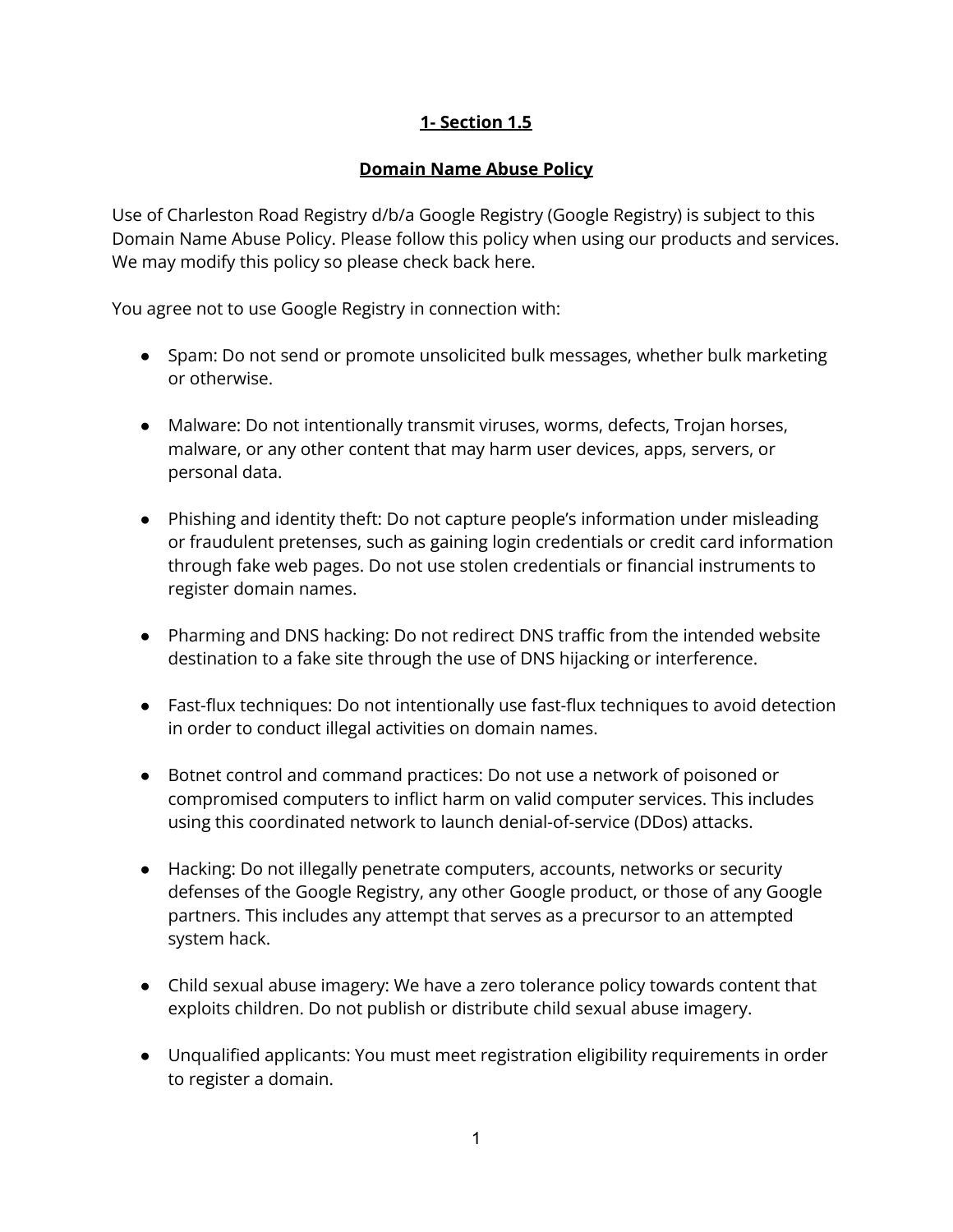● Illegal content: Do not host the distribution or publication of any information that is in violation of any applicable laws or regulations.

## **Reservation Of Rights**

Abuse includes the foregoing activities and any other activity that causes actual and substantial harm, or is a material predicate of such harm; and is illegal or illegitimate, or is otherwise considered contrary to the intention and design of a stated legitimate purpose, if such purpose is disclosed.

Google Registry reserves the right to deny, cancel or transfer any registration or transaction, or place any domain name(s) on registry lock, hold or similar status, as it deems necessary, in its unlimited and sole discretion: (1) to comply with specifications adopted by any industry group generally recognized as authoritative with respect to the Internet (e.g., RFCs); (2) to correct mistakes made by Google Registry or any registrar in connection with a domain name registration; (3) to protect the rights and property of Google Registry and to avoid any potential or actual liability, civil or criminal, on the part of Google Registry as well as its affiliates, subsidiaries, officers, directors, representatives, employees, and stockholders; (4) to protect the integrity and stability of the registry and the operation of the DNS; (5) to comply with all applicable laws, government rules or requirements, requests of law enforcement or any applicable dispute resolution process; or (6) for violation of the terms and conditions set forth in any applicable registration agreement.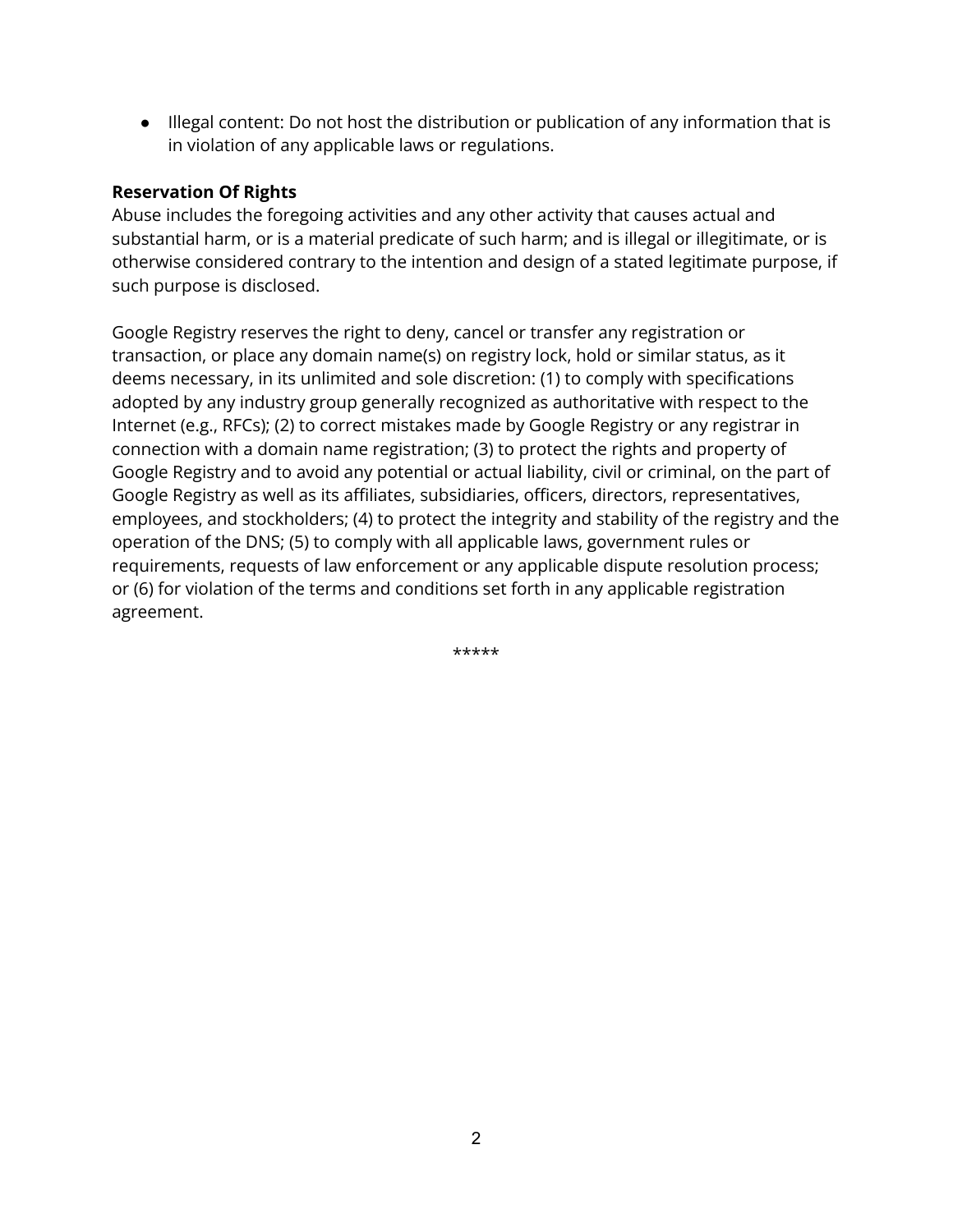## **Domain Registration Policy**

### *.channel Usage Requirements*

.channel domain names are intended solely for use by creators and publishers to host or redirect to storefronts featuring digital and physical products, and audience-building mechanisms for the purpose of monetization.

For the duration of the Sunrise Period and the Limited Registration Period, Google Registry will not enforce the .channel Usage Requirements for any domain registered during the Sunrise Period ("Sunrise Domains"), provided that such domain remains registered to the original Sunrise Period registrant and does not resolve. Google Registry reserves the right to enforce the .channel Usage Requirements against Sunrise Domains that have been transferred or whose ownership has changed to a registrant other than the original Sunrise Period registrant or that are being used in a manner inconsistent with this policy.

### *HTTPS Requirement*

.channel is a secure namespace that requires HTTPS to be used on all .channel domains in order for the domains to work in web browsers.

## *Registrar Notice Requirement*

Registrars must provide notice to alert prospective registrants to the .channel Usage Requirements and the HTTPS requirement. This notice must be clearly and conspicuously disclosed as part of the registration flow prior to purchase. It must be distinct and not embedded in other terms of service, nor require the registrant to follow a link to obtain the information.

The following information must be included as part of the notice to all registrants:

- .channel Usage Requirements
	- .channel domain names are intended solely for use by creators and publishers to host or redirect to storefronts featuring digital and physical products, and audience-building mechanisms for the purpose of monetization.
	- A link to the .channel Domain Registration Policy and other resources provided by Google Registry indicating that users can find more information about .channel by following the link.
- HTTPS Requirement
	- That .channel is a secure namespace;
	- The requirement to configure HTTPS serving so that browsers can load .channel websites; and
	- Resources about configuring HTTPS and obtaining an SSL certificate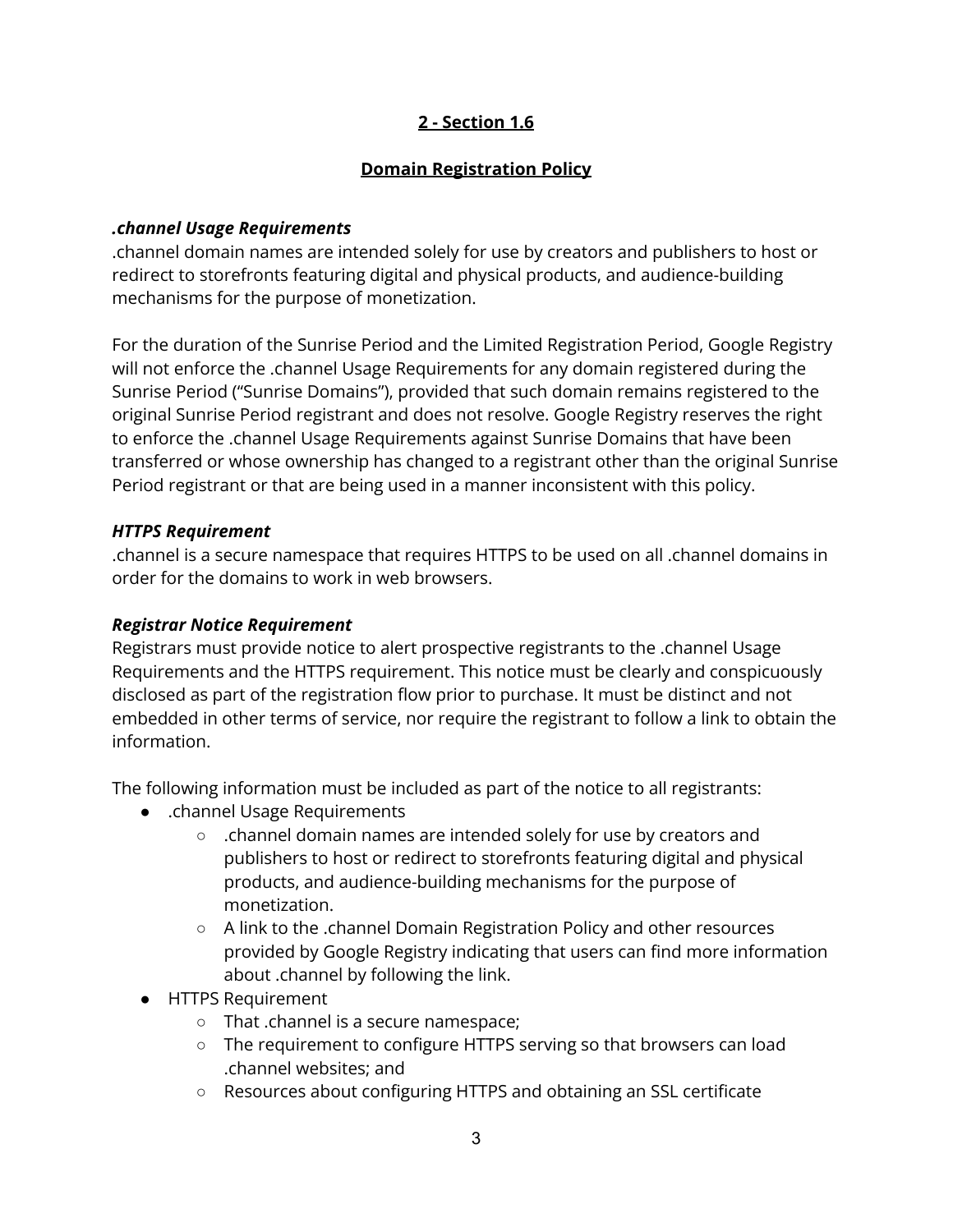- Information may be linked as part of an external or internal website or window, and
- Registrars may provide their own information about configuring HTTPS browsing or link to third party resources

## *Two-Character Labels*

Any registrant of a letter/letter two-character ASCII label represents that it will take steps to ensure against misrepresenting or falsely implying that the registrant or its business is affiliated with a government or country-code manager if such affiliation, sponsorship or endorsement does not exist.

## *IOC, Red Cross, and IGO reserved names*

Any registrant of a name on the list of *IOC*, Red Cross, and IGO [reserved](https://www.icann.org/sites/default/files/packages/reserved-names/ReservedNames.xml) names for new [gTLDs](https://www.icann.org/sites/default/files/packages/reserved-names/ReservedNames.xml) represents that the registration is on behalf of the respective organization.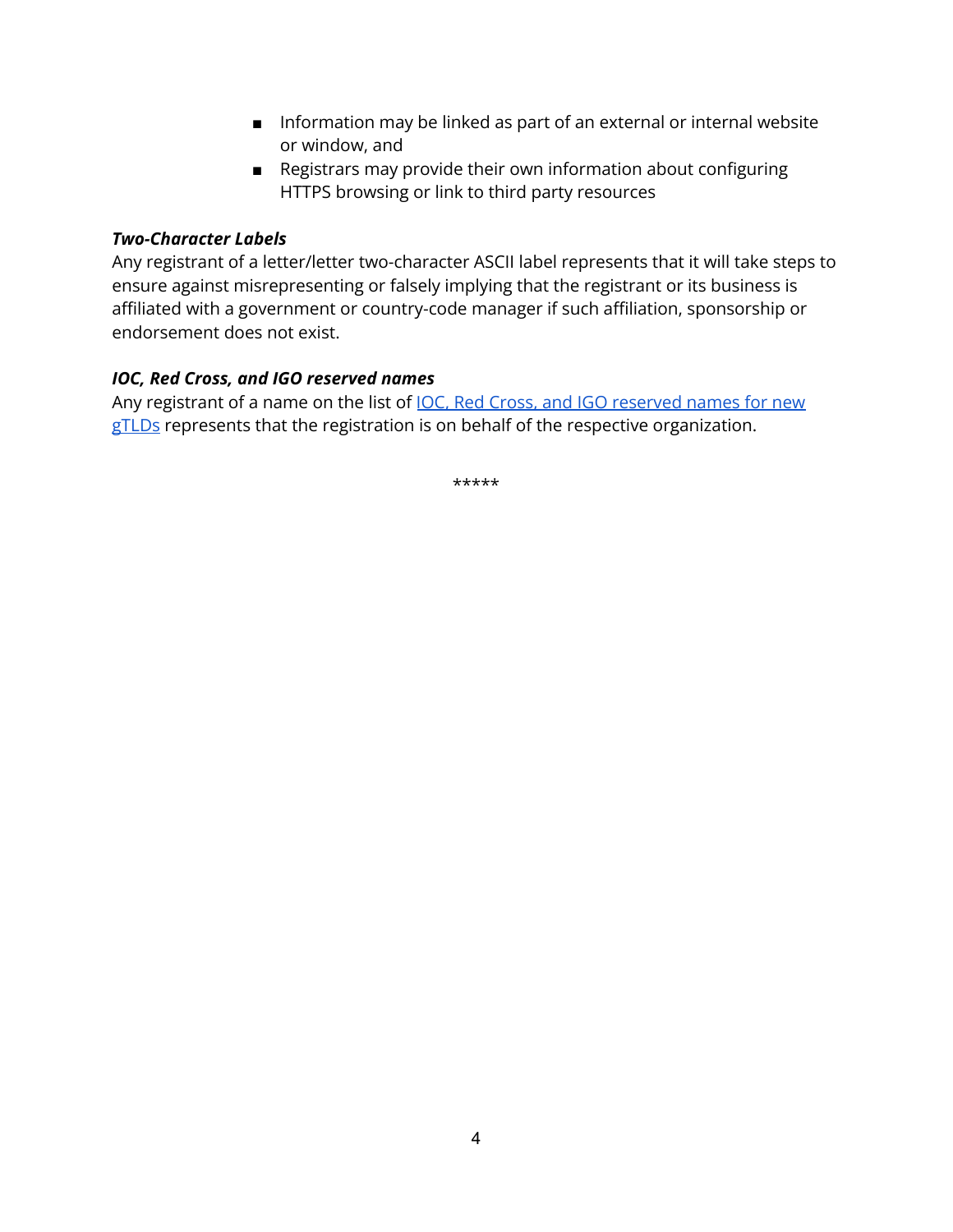## **Pricing Policy**

# **Charleston Road Registry d/b/a Google Registry (Google Registry or Registry Operator) will provide Registrar with a rate card indicating prices for:**

- 1. Standard Domain Registration Fee
- 2. Premium Domain Registration Fees
- 3. Qualified Launch Period Registration Fee
- 4. Sunrise Registration Fee
- 5. Domain Renewal Fee
- 6. Domain Transfer Fee
- 7. Domain Restore Fee
- 8. Domain Server Status Change Request Fee

The Registry Operator may update the rate card and modify this Pricing Policy from time to time in accordance with the .channel Registry-Registrar Agreement.

**Premium domains** are domains that carry an annual registration fee that is greater than the standard domain registration fee. Registry Operator will provide a mechanism for Registrars to identify the price of a domain before registering the name.

**Registrar Incentives:** Sponsoring Registrar will receive a 15% discount on all Sunrise registrations. This discount may be processed as an immediate reduction of the resulting invoice, or as a credit against future registration activity, at the Registry Operator's discretion.

### **Grace Periods**

**Sunrise Add Grace Period:** For domain registrations resulting from Sunrise Period applications, the domain will have a Sunrise Add Grace Period lasting 5 days. During this period, Registrars can delete the domain and avoid charges.

**Add Grace Period:** For 5 days after registering a domain, Registrars can delete the domain without being charged, and the domain will be open for re-registration.

**Auto-Renew Grace Period:** Upon its expiration, a domain name will be automatically renewed for 1 year. For 45 days after a domain expires, Registrars can delete the domain to avoid being charged for this renewal.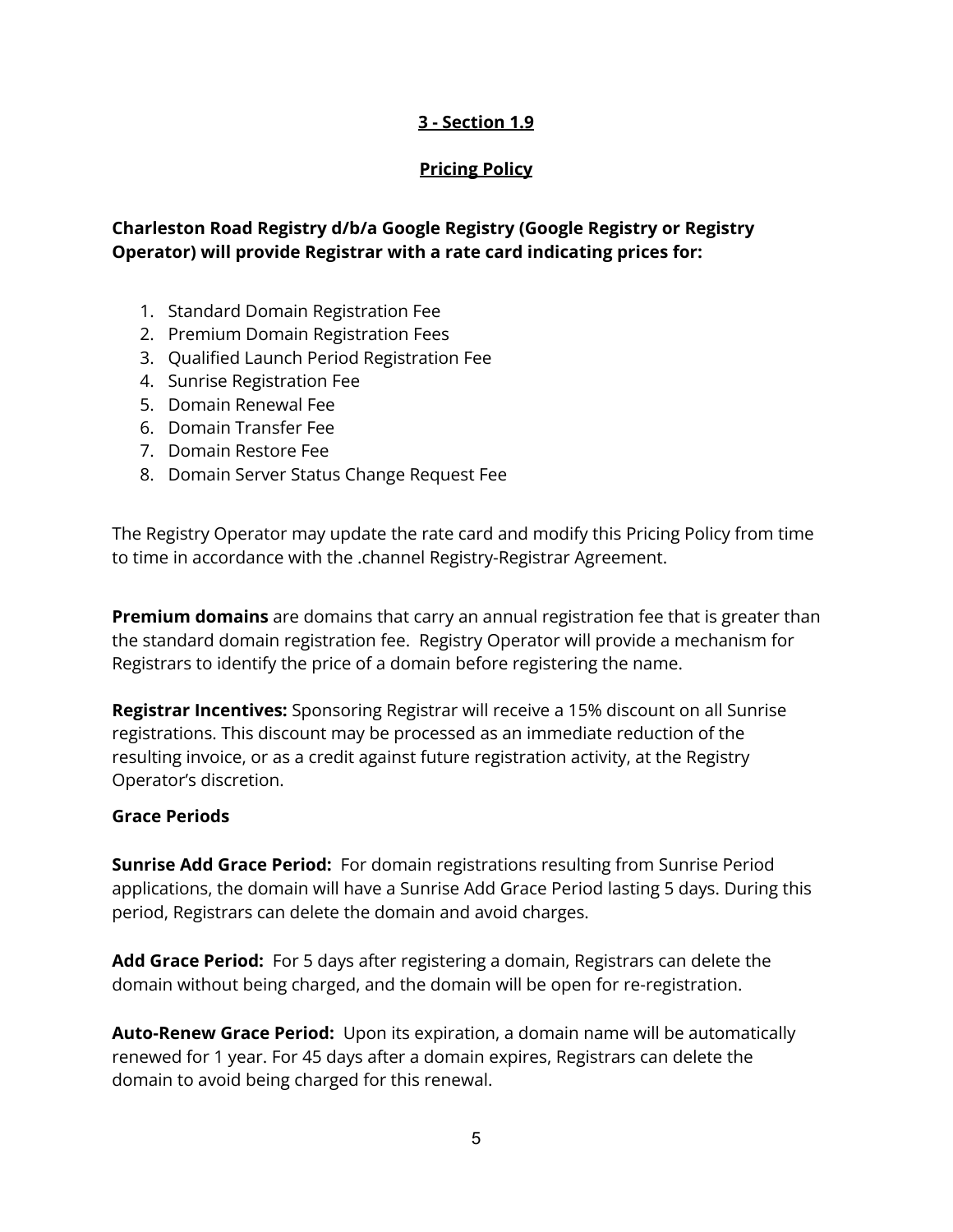**Redemption Grace Period:** For 30 days after a domain is deleted, a Registrar may redeem the domain, subject to the Registrar Abuse Policy and the applicable restore fees. This only applies to fully registered domains that are deleted, not to deletions of domains pending registrations or domains deleted during the Add Grace Period or Sunrise Add Grace Period.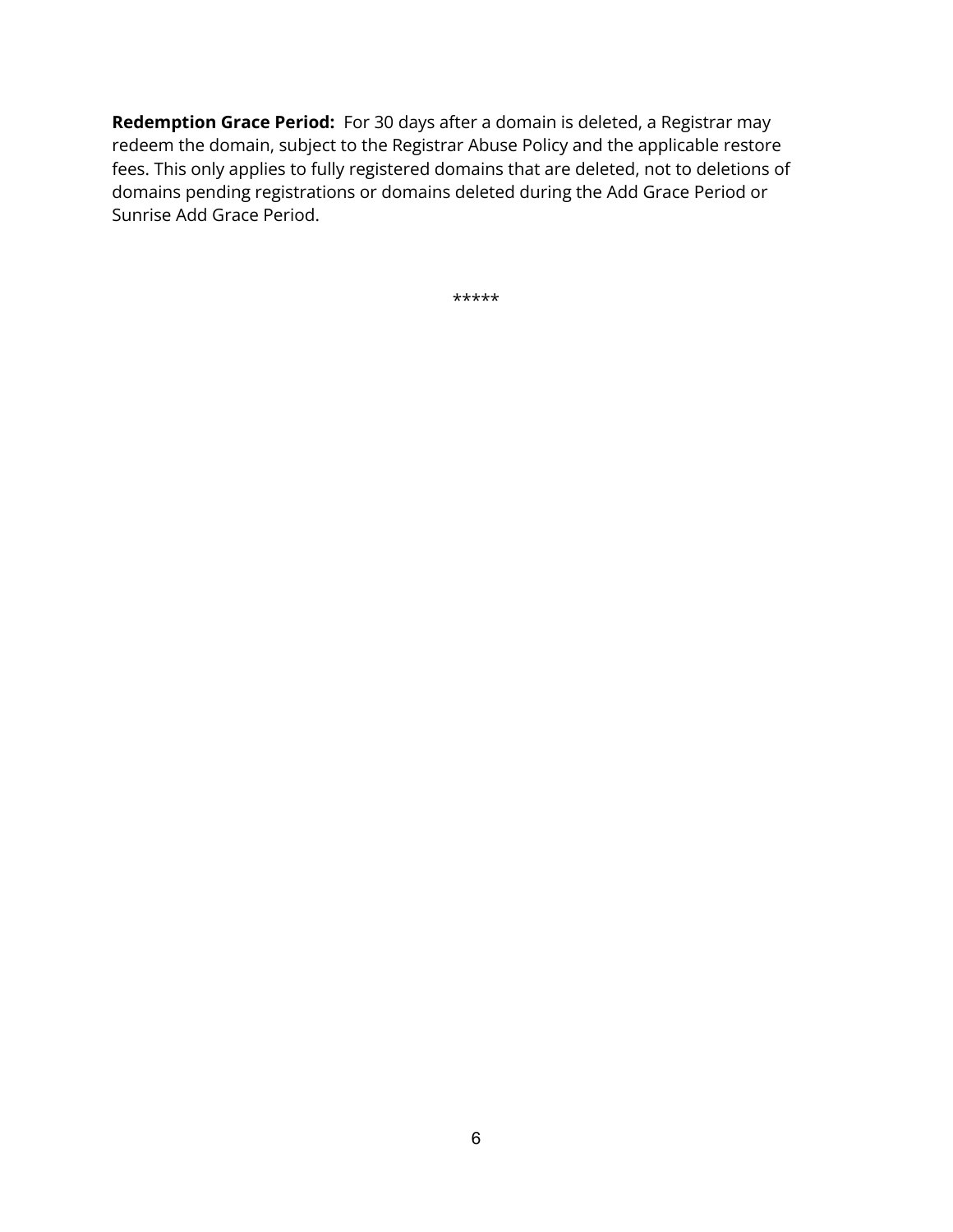# **Google Registry Privacy Policy**

At Charleston Road Registry d/b/a Google Registry ("Google Registry") we understand the trust users place in us and our responsibility to protect the privacy of user information. We want you to be clear how we're using information and the ways in which you can protect your privacy.

Our Privacy Policy explains:

- What information we collect and why we collect it.
- How we use that information.
- The choices we offer, including how to access and update information.

## Information we collect

We collect information in three ways:

## Information you give us

For example, we may offer you the chance to provide us with certain information, such as your name and email address when you reach out with customer support requests. If you use a Google Account to access Google Registry products and services ("Services"), your use of that account for our Services is governed by this Privacy Policy.

## Information we get from your use of our services

We may collect information about the services that you use and how you use them, like when you visit our website. This information may be linked to your Google Account and may include:

- Device information: We may collect device-specific information (such as your hardware model, operating system version, unique device identifiers, and mobile network information including phone number).
- Log information: When you use our services or view content provided by Google Registry, we may automatically collect and store certain information in server logs (records of the page requests made when you visit our sites). This may include: details of how you used our service; Internet protocol address; device event information such as crashes, system activity, hardware settings, browser type, standard HTTP request headers, including but not limited to user agent, referral URL, language preference, date and time; and cookies that may uniquely identify your browser or your account.
- Cookies and Local Storage: We may use various technologies to collect and store information when you visit the website, and this may include sending one or more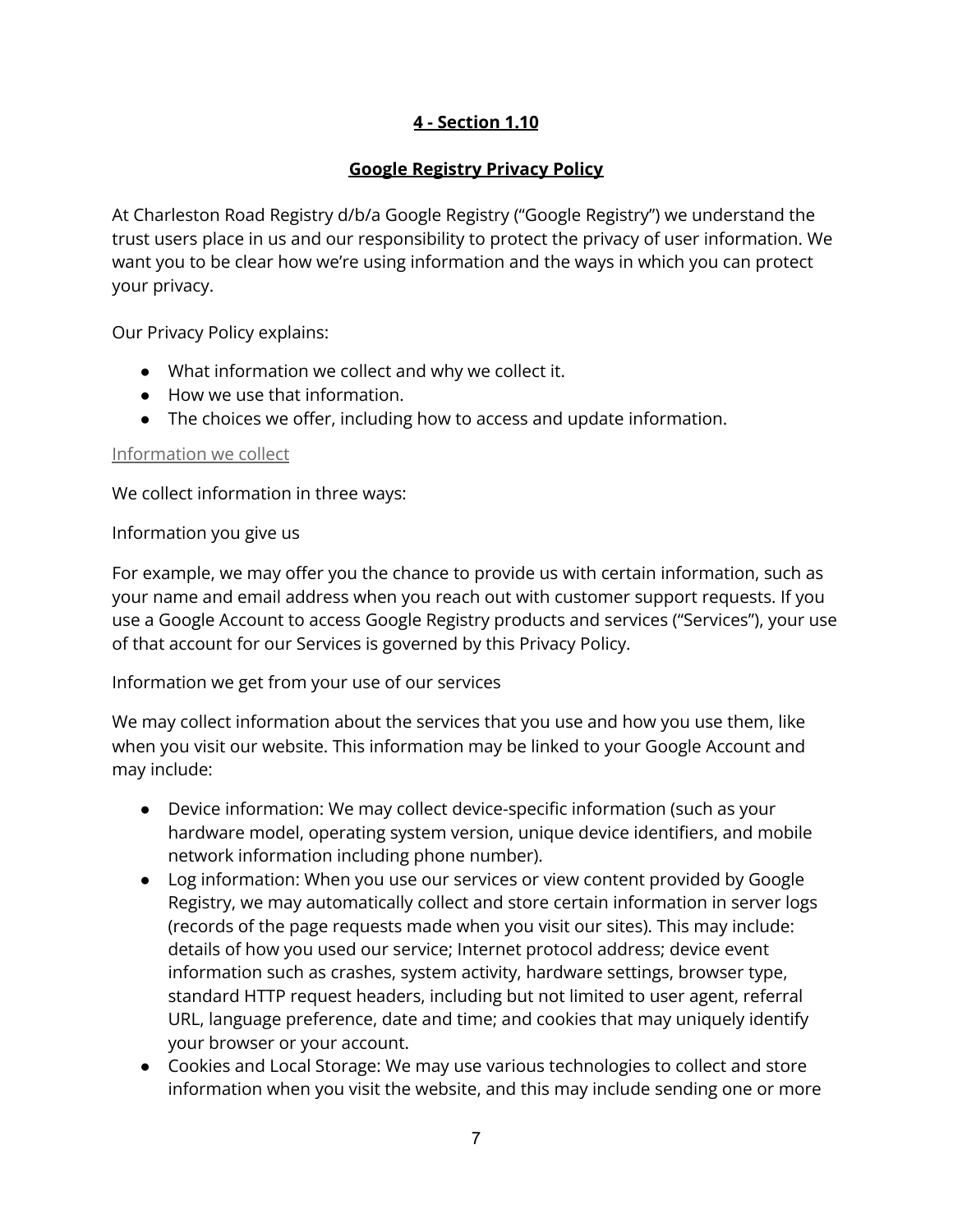cookies or randomly generated identifiers to your device. A cookie is a small file containing a string of characters that is sent to your computer when you visit a website. Cookies may store user preferences and other information. The "help" portion of the toolbar on the majority of browsers will direct you on how to prevent your browser from accepting new cookies, how to command the browser to tell you when you receive a new cookie, or how to fully disable cookies. However, some of Google Registry's website features or services may not function properly without cookies. We may also collect and store information using mechanisms such as browser web storage (including HTML5) and application data caches.

### Information we get from your registrar

Your registrar collects information from you when you register a domain name, including your name, address, contact information, the name servers on which your domain name is hosted and their IP addresses, and the same information for administrative and technical contacts you identify. We receive this information from registrars for Google Registry's top-level domains.

#### How we use the information we collect

We use the information we collect from Google Registry's services for the following purposes:

- Provide our services. We use your information to deliver our services including fulfilling requirements under our agreement with ICANN, the accrediting body for top-level domain registries and additional domain-related services we may offer in conjunction with your registration.
- Maintain and improve our services. We also use your information to ensure our services are working as intended, such as tracking outages or troubleshooting issues. We maintain a centralized repository of registration information for registrants of our top-level domains to ensure the continuity, stability, and resiliency of the Domain Name System. We may also use your information to make improvements to our services or to offer new services — for example, launching verification services for some new top-level domains or expanding IDNs available for registration based on registrant location and demand.
- Measure performance. We use data for analytics and measurement to understand how our services are used. For example, we analyze data about your visits to our sites to do things like optimize product design. We use a variety of tools to do this, including Google Analytics. When you visit sites that use Google Analytics, Google and a Google Analytics customer may link information about your activity from that site with activity from other sites that use our ad services.
- Communicate with you. We may use information we collect, like your email address, to interact with you directly. For example, we may send you information about our services or administrative messages related to your domain registration. And if you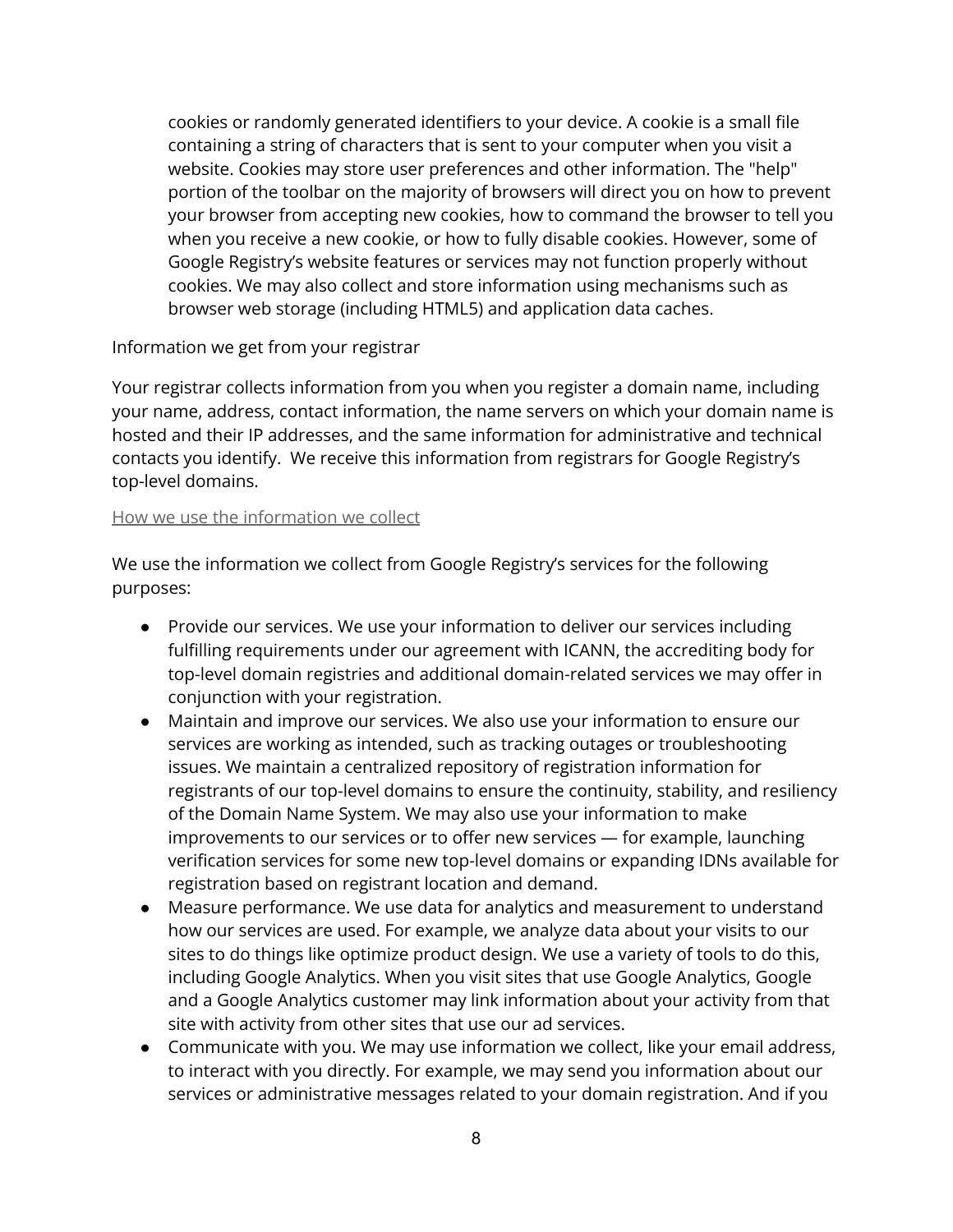contact Google Registry, we'll keep a record of your request including any contact information provided in order to help resolve any issues you might be facing.

● Protect Google Registry, our users, and the public. We use information to help improve the safety and reliability of our services. This includes detecting, preventing, and responding to fraud, abuse, security risks, and technical issues that could harm Google, our users, or the public. For example, we collect and analyze IP addresses and cookie data to protect against automated abuse. This abuse takes many forms, such as sending spam to Google Registry registrants. Where abuse is detected through our technical monitoring we may reach out to you, your registrar, or other third parties to assist in mitigation.

## Retaining and deleting your personal information

We retain your personal information only as long as necessary to provide you services and to safely delete it following termination of services. When we receive an update indicating that you deleted your registration data via your registrar, we start the process of removing it from our systems. First, we aim to remove any publicly visible personal information by removing your information from any registration data directory services we operate. We then begin a process to safely and completely delete the data from our back-up storage systems.

Sometimes business or legal requirements may oblige us to retain certain information, for specific purposes, for an extended period of time. We might retain some data for longer periods of time if:

- An applicable law, regulation, legal process (e.g., a subpoena) or enforceable government request, requires us to do so or it is necessary to enforce applicable Terms of Service, including investigation of potential violations of those terms or our abuse policies.
- We are investigating or have taken action with respect to a domain for abusive behavior.
- You have directly communicated with us, through a customer support channel, feedback form, or a bug report, in which case, we may retain reasonable records of those communications.

### Information we share

When you provide data or personal information to Google Registry, we may store it and share it with companies, organizations and individuals outside of Google Registry in the following circumstances and in compliance with this Privacy Policy, our obligations to the Internet Committee for Assigned Names and Numbers (ICANN), and any other appropriate confidentiality and security measures:

● With your consent. We may share personal information with companies, organizations or individuals outside of Google Registry when we have your consent to do so.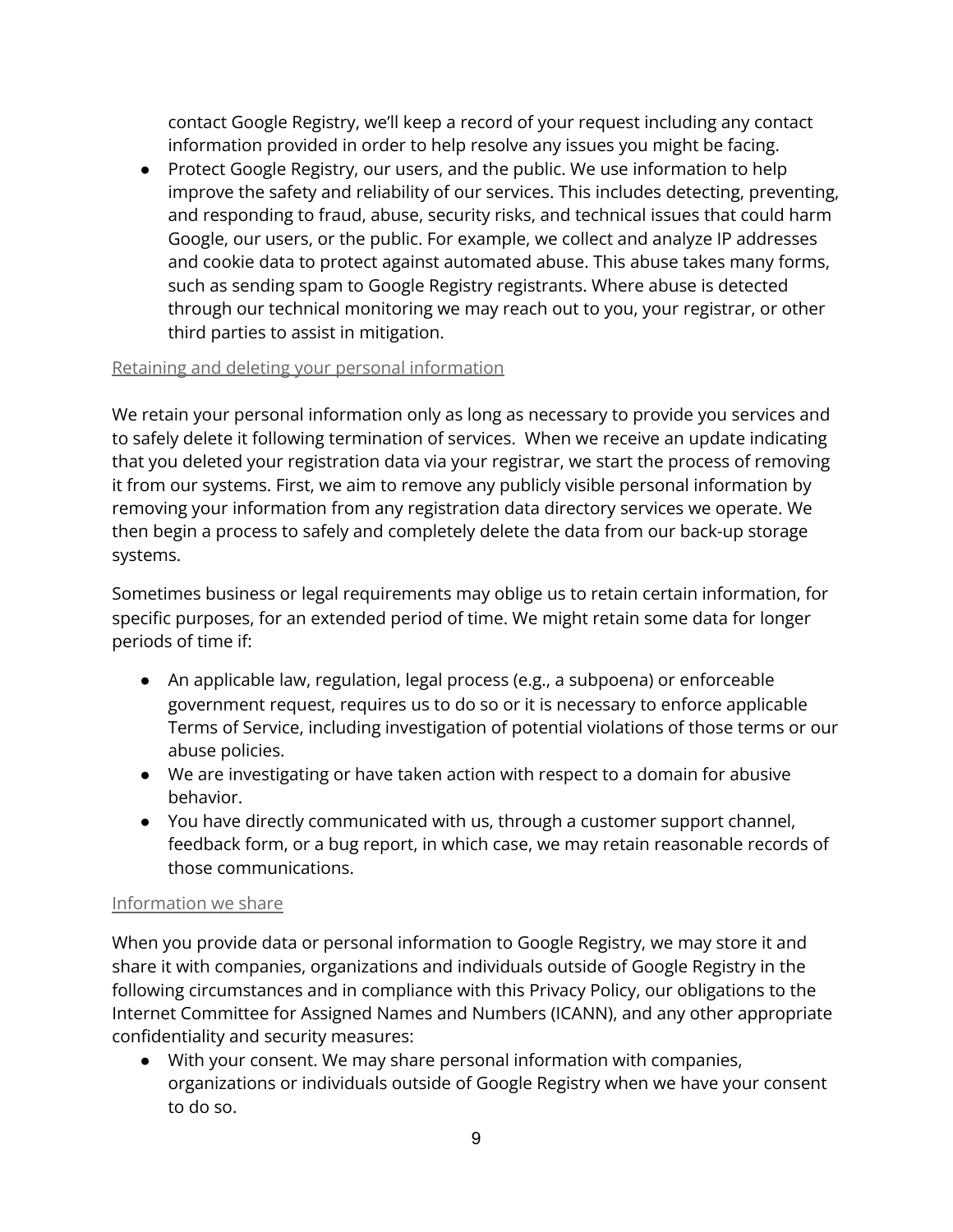- For external processing. We provide personal information to our affiliates or other trusted businesses or persons to process it for us, based on our instructions and in compliance with this Privacy Policy and any other appropriate confidentiality and security measures.
- For legal reasons. We may share personal information with companies, organizations or individuals outside of Google Registry if we believe that access, use, preservation or disclosure of the information is reasonably necessary to:
	- meet any applicable law, regulation, legal process or enforceable governmental request.
	- enforce applicable Terms of Service, including investigation of potential violations.
	- detect, prevent, or otherwise address fraud, security or technical issues.
	- protect against harm to the rights, property or safety of Google Registry, our users or the public as required or permitted by law.
- To meet our obligations to ICANN. To the extent permitted by law, we may share personal information with ICANN and other third parties as required to comply with ICANN requirements. These obligations include requiring us to:
	- Operate a registration data directory services that provide free public access to certain registration information including the registrant's self-identified Organization, State/Province and Country.
	- Deposit domain name registration information with a third party escrow agent to provide redundancy in the case of failure.
	- Provide domain name registration information to an ICANN-authorized Uniform Rapid Suspension (URS) provider upon notification from that provider of the existence of a complaint. The URS system is a rights protection mechanism for rights holders experiencing infringement.
	- Provide reasonable access to domain name registration information to ICANN for the purpose of investigating compliance-related inquiries or for other legitimate purposes.

We may share aggregated, anonymized information with ICANN, publicly, and with our partners. For example, we may share information publicly to show statistical trends about the general use of our services.

In the event that Google Registry is involved in a merger, acquisition or asset sale, we may disclose your personal data to the prospective seller or buyer of such business or assets.

### Information security

Google Registry uses strong security features that continuously protect your information. The insights we gain from maintaining our services help us detect and automatically block security threats from ever reaching you. And if we do detect something risky that we think you should know about, we'll notify you or your registrar and help guide you through steps to stay better protected.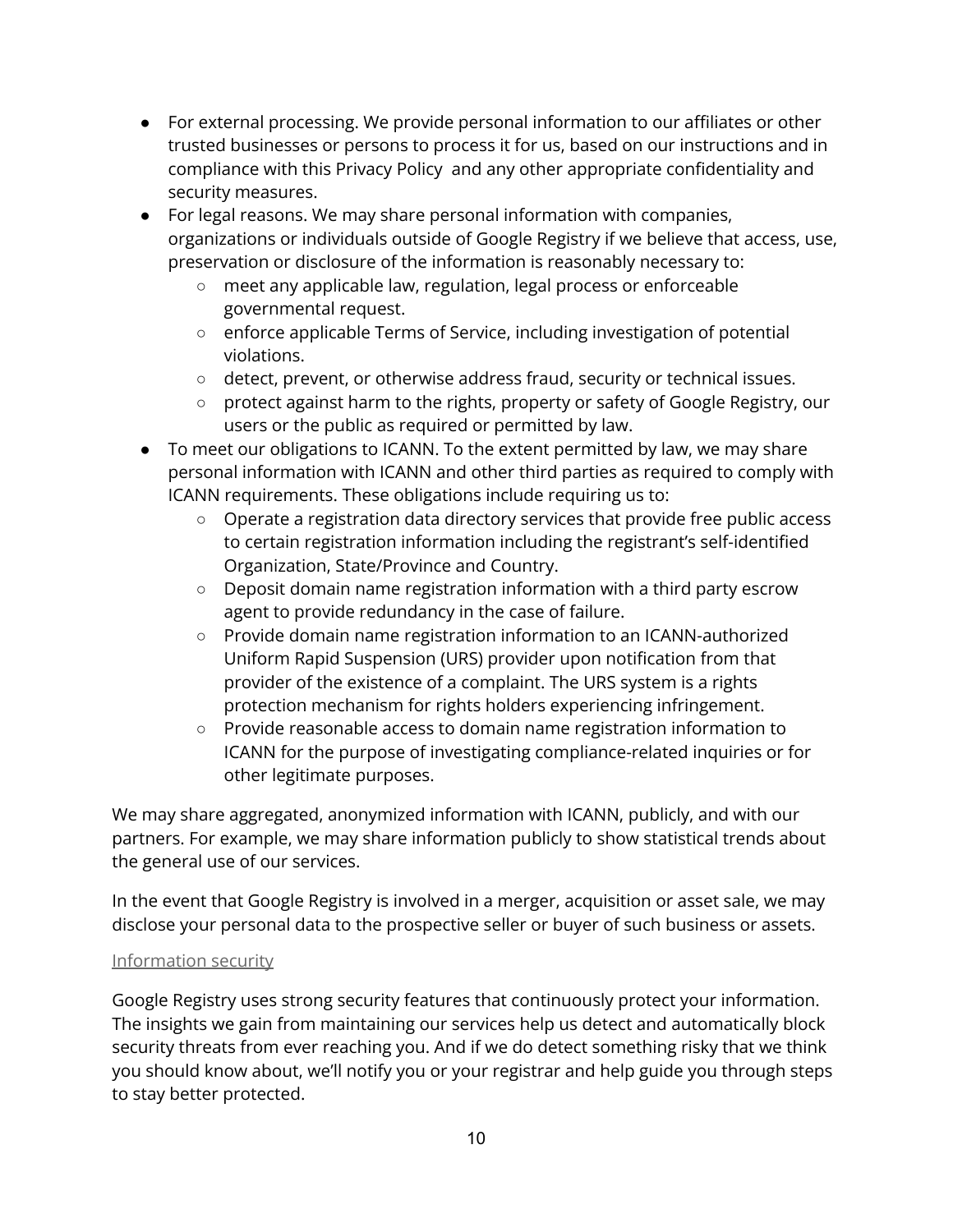We work hard to protect you and Google Registry from unauthorized access, alteration, disclosure, or destruction of information we hold, including:

- We use encryption to keep your data private while in transit
- We review our information collection, storage, and processing practices, including physical security measures, to prevent unauthorized access to our systems
- We restrict access to personal information to Google employees, contractors, and agents who need that information in order to process it. Anyone with this access is subject to strict contractual confidentiality obligations and may be disciplined or terminated if they fail to meet these obligations.

Where we have given you (or where you have chosen) a password which enables you to access certain parts of our website, you are responsible for keeping this password confidential. We ask you not to share a password with anyone.

#### Compliance and Cooperation with Regulators

We regularly review this Privacy Policy and make sure that we process your information in ways that comply with it.

## Data Transfers

Our parent company, Google LLC, maintains servers around the world and your information may be processed on servers located outside of the country where you live. Data protection laws vary among countries, with some providing more protection than others. Regardless of where your information is processed, we apply the same protections described in this policy. We also comply with certain legal [frameworks](https://policies.google.com/privacy/frameworks?hl=en&gl=ZZ) relating to the transfer of data, such as the EU-US and Swiss-US Privacy Shield Frameworks.

When we receive formal written complaints, we respond by contacting the person who made the complaint. We may work with the appropriate regulatory authorities, including local data protection authorities, to resolve any complaints regarding the transfer of your data that we cannot resolve with you directly.

### European Requirements

If European Union (EU) data protection law applies to the processing of your information, you have the right to request access to, update, remove, and restrict the processing of your information. You also have the right to object to the processing of your information. The personal information that we process about you is the information we receive from your registrar and any update that you make in your registrar's system will be automatically reflected in our system. If you would like to access, update, or remove any of that personal information, please first contact your registrar.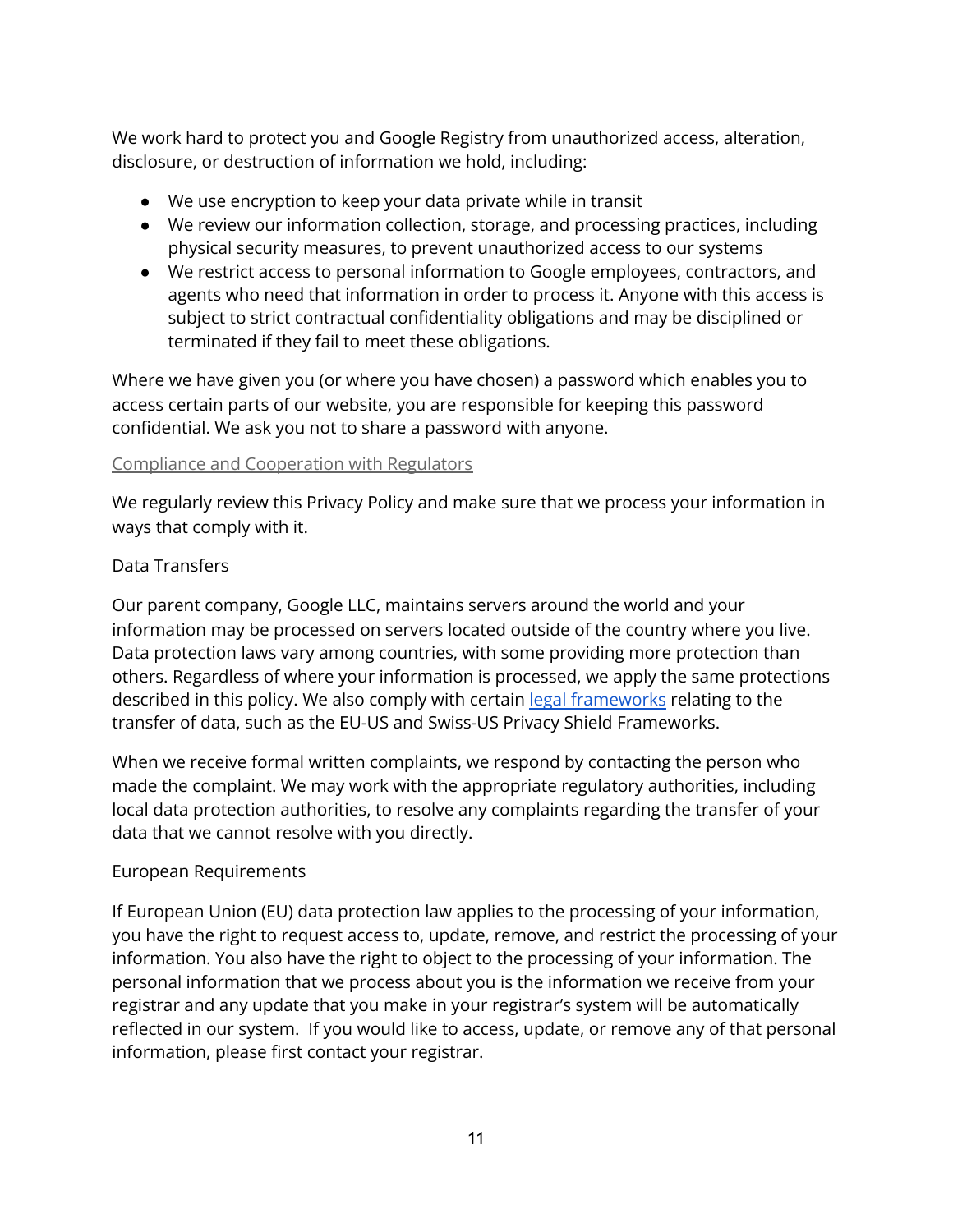We process your information for the purposes described in this policy, based on the following legal grounds:

When we're pursuing legitimate interests

We process your information for our legitimate interests and those of third parties while applying appropriate safeguards that protect your privacy. This means that we process your information for the following purposes:

- Providing, maintaining, and improving our services to meet the needs of our users
- Detecting, preventing, mitigating, or otherwise addressing fraud, abuse, security, or technical issues with our services
- Centralizing registrant data for our top level domains to ensure the ongoing continuity, stability, and resiliency of the Domain Name System
- Protecting against harm to the rights, property or safety of Google, our users, or the public as required or permitted by law
- Performing research that improves our services for our users and benefits the public
- Fulfilling obligations to ICANN and our registrar partners
- Enforcing legal claims, including investigation of potential violations of applicable Terms of Service and abuse policies

When we're providing a service

We process your data to fulfill registration and operation of your domain that you request through your registrar.

When we're complying with legal obligations

We'll process your data when we have a legal obligation to do so, for example, if we're responding to legal process or an enforceable governmental request. Google Registry may receive requests from governments and courts around the world to disclose registrant data. Respect for the privacy and security of your data underpins our approach to complying with these legal requests. Google's legal team reviews each request and frequently pushes back when a request appears to be overly broad or doesn't follow the correct process. Learn more in Google's **[Transparency](https://transparencyreport.google.com/user-data/overview) Report**.

If you have questions, you can contact Google and our data [protection](https://support.google.com/policies/troubleshooter/7575787) office. And you can contact your local data protection authority if you have concerns regarding your rights under local law.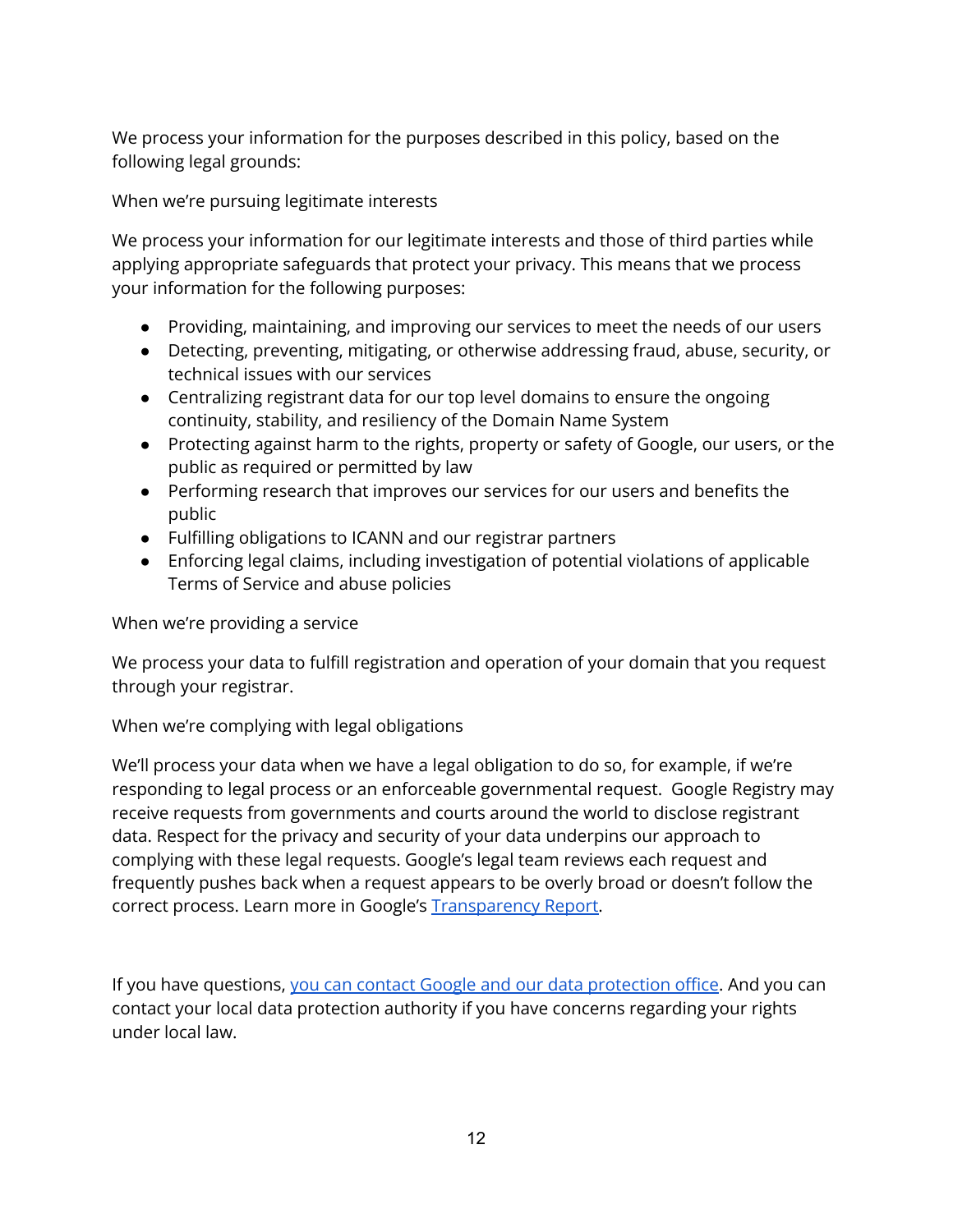#### About this Policy

### When this Policy Applies

This Privacy Policy applies to all of the services offered by Google Registry. This Privacy Policy doesn't apply to the information practices of other companies and organizations or to other Google products and services. For example, our website may contain links to and from the websites of our partners and these websites have their own privacy policies. Please check these policies before you submit any personal data to these websites.

#### Changes to this Policy

Any changes we may make to this Privacy Policy in the future will be posted on this page and, where appropriate, notified to you by e-mail.

#### Contact Us

If you have any questions about this Privacy Policy, please feel free to contact us [here](https://www.registry.google/about/report-a-problem.html)[.](http://support.google.com/websearch/bin/request.py?&ts=accounts&p=fromts&ctx=contactpolicy&contact_type=privacy)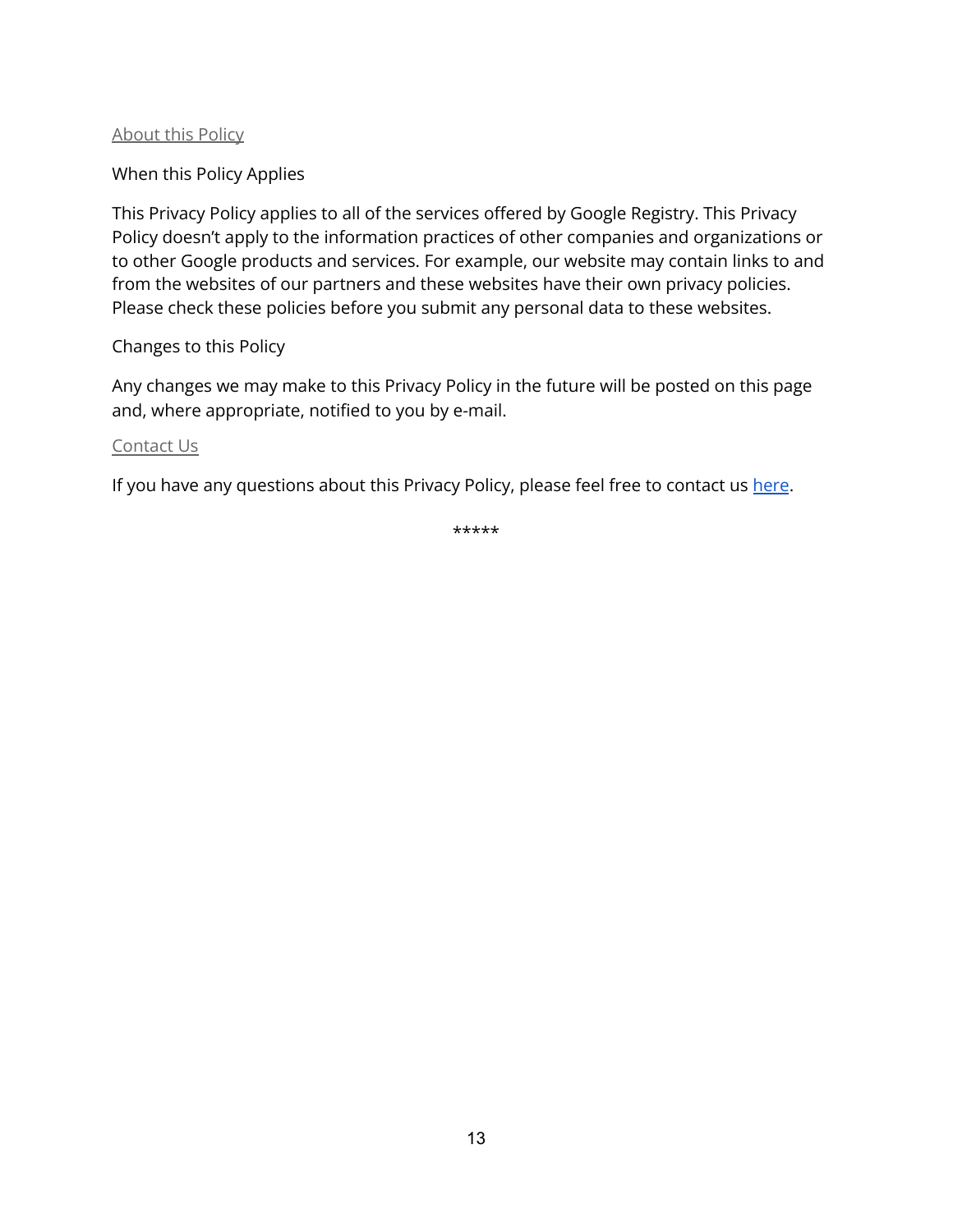# **Registrar Abuse Policy**

Use of Charleston Road Registry d/b/a Google Registry ("Google Registry") by Registrars is subject to this Registrar Abuse Policy, which Google Registry may update from time to time.

If not defined here, capitalized terms have the meaning stated in the Registry Registrar Agreement ("Agreement") between registrar or other authorized user ("You") and Google Registry.

You agree to not engage in any abusive behaviors, including the following:

- Allowing registrants to use the Registry Services in any manner that violates the [Domain](https://docs.google.com/a/google.com/document/d/1_O8OEz3BQd_QrNkogygAqA6G6LqcOiWHCRTHGctlcJM/edit) Name Abuse Policy
- Engaging in deceptive practices including fraudulent attempts to manipulate transfers, or sending false or misleading notices to domain name registrants.
- Taking any actions on a registered domain that are not in the interest of, or requested by, the domain registrant, including but not limited to:
	- Restricting transfers of domain names to other registrars
	- Renewing domains other than for use by the existing registrant
	- Transferring domains to yourself or another registrant due to non-payment of fees or non-renewal of domain by existing registrant, or
	- Registering domains for the registrar's own purposes based on user queries (i.e. "Front-running")

Your failure to comply with this policy may result in suspension or termination of the Agreement.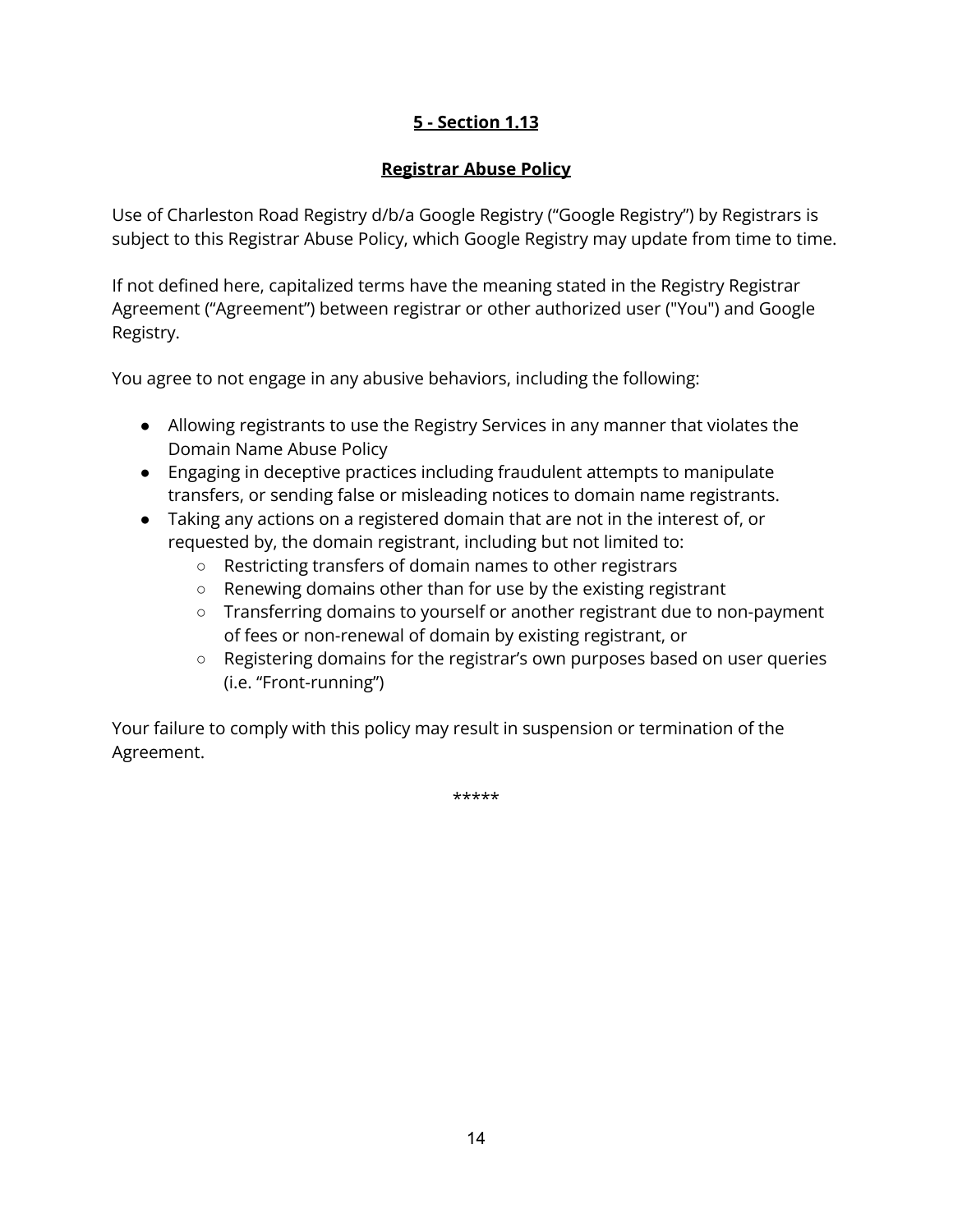## **Startup Policy**

## **Startup periods applicable to .channel**

- Oualified Launch Period
- Sunrise Period Type: Start Date
- Limited Registration Period
- 1. Definitions of registration periods:
	- a. Qualified Launch Period ("QLP")
		- i. Qualified Launch Period is a period where Charleston Road Registry d/b/a Google Registry ("Google Registry" or "Registry Operator") may allocate second-level domains to selected registrants prior to the allocation of second-level domains in the Sunrise Period (as defined below). Registry Operator will select registrants that it believes may improve the overall understanding and quality of the top-level domain. This period may overlap with the Sunrise Period.
		- b. Sunrise Period
			- i. Sunrise Period is an initial registration period, intended to protect trademark owners, which may overlap with the QLP Period but precedes the general registration period. A registration is considered a Sunrise registration if it meets the application criteria described below and is accompanied by a valid Trademark Clearinghouse ("TMCH") Signed Mark Data ("SMD") file.
		- c. Limited Registration Period ("LRP")
			- i. Limited Registration Period is a registration period which may overlap with the QLP Period but precedes the general registration period. A registration is considered a LRP registration if it meets the application criteria described below as well as the TLD's registration requirements.
		- d. General Registration Period
			- i. The general registration period will be a steady state phase for the duration of the Registry Operator's operation of the Registry TLD. During the general registration period, any interested registrant may register second-level domains in the Registry TLD not registered at that time, and names shall be allocated on a first-come-first-served basis, subject to Section 2.3 and Registry Operator's rights protection mechanisms set forth in Section 3.6 of the Registry-Registrar Agreement.
- 2. Qualified Launch Period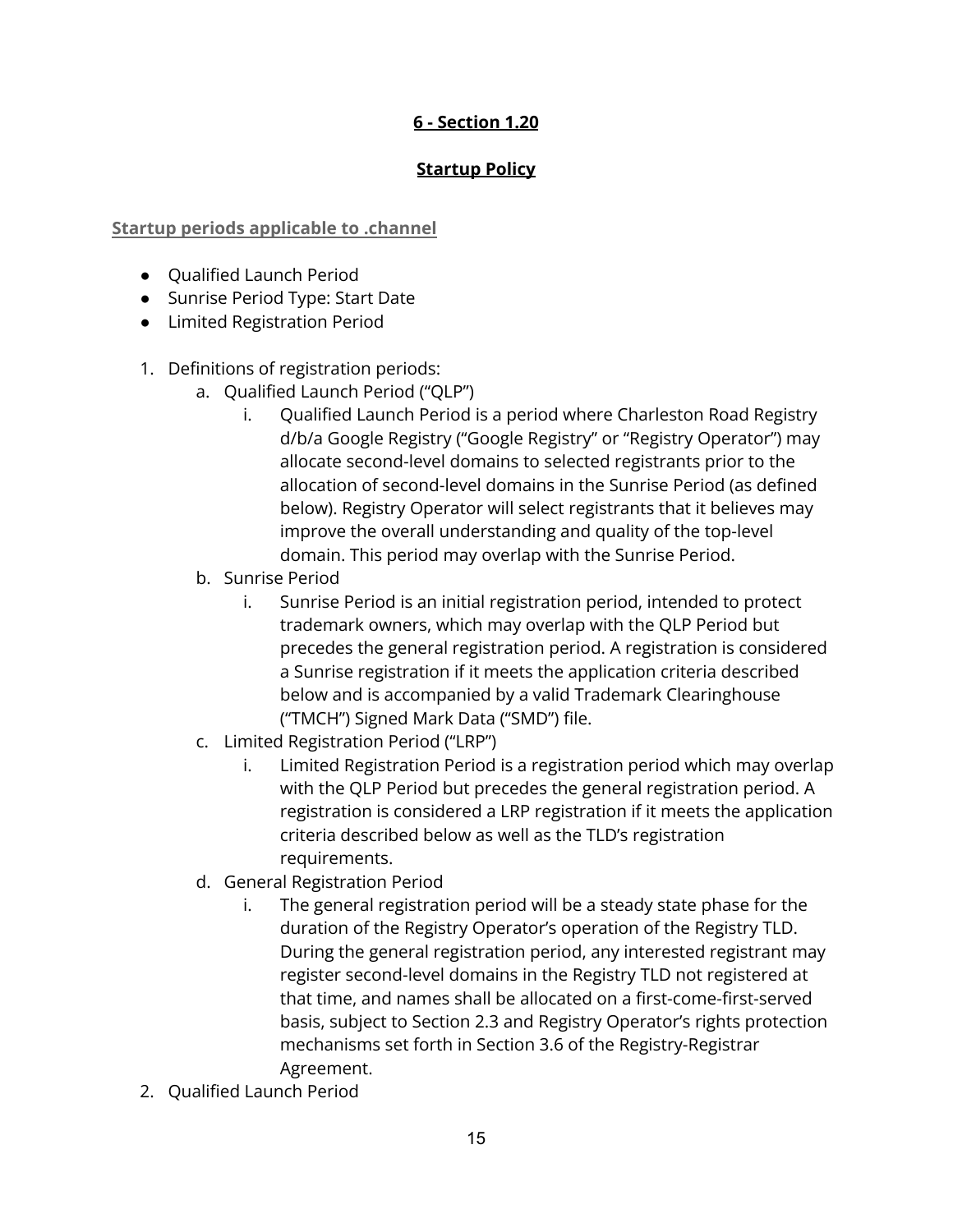- a. Registration Criteria
	- i. In order to register a second-level domain during the QLP, the registrant must be invited by the Registry Operator.
- b. Registration Process
	- i. Registrant will provide its preference for a registrar from among the Registrars authorized by Registry to carry the TLD at the time.
	- ii. Registry will contact this Registrar to complete registration of such domain.
- 3. Sunrise Period
	- a. Criteria
		- i. Sunrise registrations must be on behalf of qualified trademark owners of marks in the TMCH. The registrations in Sunrise must be for second-level domains that are an identical match to their listed trademarks.
	- b. Application Fees
		- i. The registration fees for the Sunrise Periods are detailed in the TLD Pricing Policy.
	- c. Use of Brand
		- i. Registry Operator may review Registrar communications related to the Sunrise Period. Registry Operator reserves all rights in its intellectual property, and will only permit registrars to use its proprietary brands, graphic symbols, logos, icons or other images if they are provided by or approved in writing by Registry Operator. At times, Registry Operator may specifically request that certain brand features or key phrases be used in conjunction with the top-level domain when presented on registrar web pages, email alerts, auction notices, and other communications used for processing applications, to provide confidence to registrants that such communications come from an authorized registrar of the TLD.
	- d. Sunrise Dispute Resolution Policy
		- i. This Sunrise Dispute Resolution Policy ("SDRP") allows challenges to Sunrise Period registrations by third parties for a 10-day period after acceptance of the registration based on the following four grounds: (i) at the time the challenged second-level domain was registered, the registrant did not hold a trademark registration of national effect (or regional effect) or the trademark had not been court-validated or protected by statute or treaty; (ii) the second-level domain is not identical to the mark on which the registrant based its Sunrise Period registration; (iii) the trademark registration on which the registrant based its Sunrise Period registration is not of national or regional effect or the trademark had not been court-validated or protected by statute or treaty; or (iv) the trademark registration on which the second-level domain registrant based its Sunrise Period registration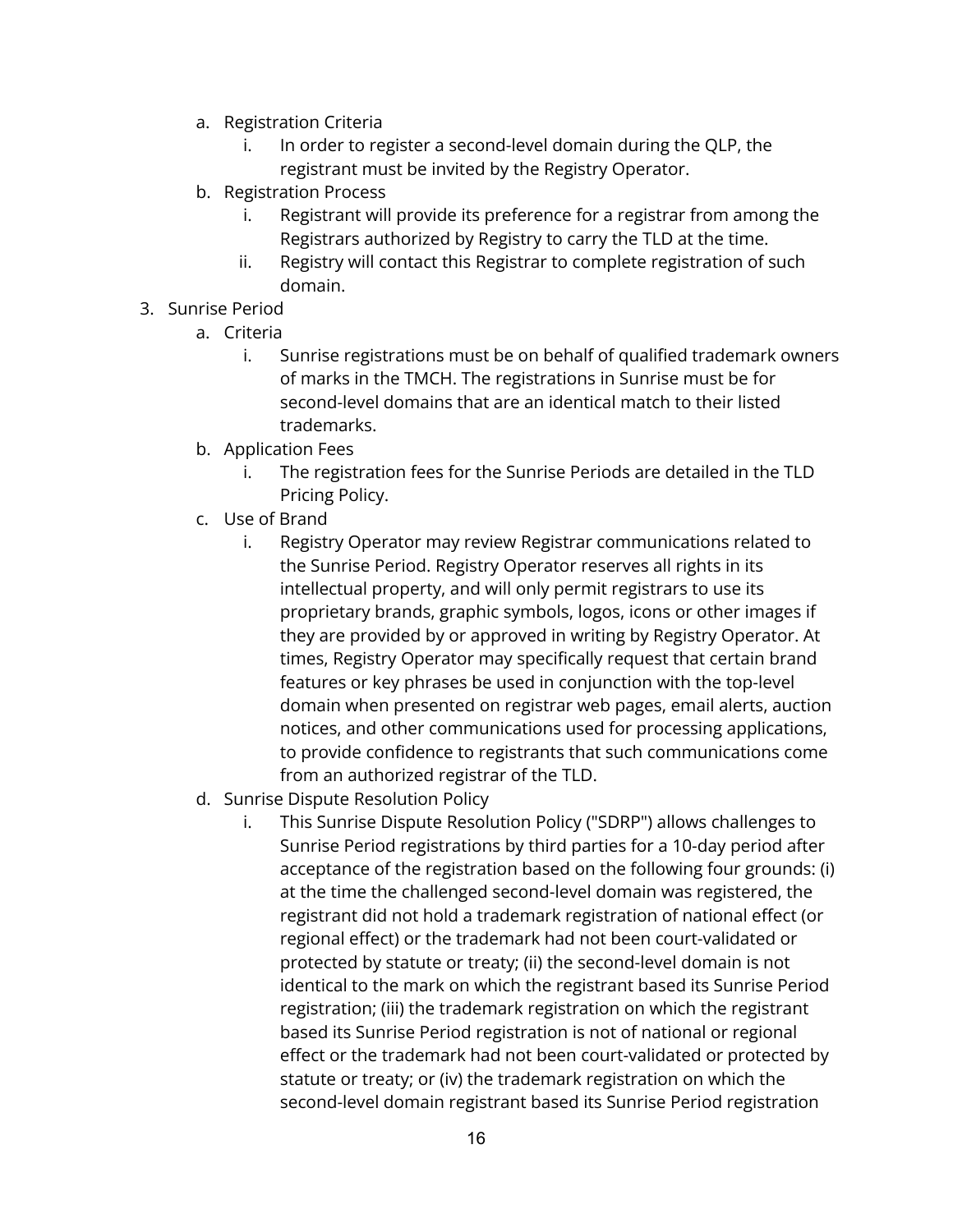did not issue on or before the effective date of the Registry Agreement and was not applied for on or before June 13, 2012, the day ICANN announced the generic Top-Level Domain applications received.

- ii. After receiving a complaint challenging a Sunrise Period application via the "Report a Problem" link at www.google.com/registry ("Complaint"), the Registry Operator's designated contact ("Sunrise Contact") will review the Complaint to see if the Complaint reasonably asserts a legitimate challenge as defined by the SDRP. If the Complaint does not, the Sunrise Contact will email the complainant within 36 hours of the Complaint to indicate that the subject of the Complaint does not fall within the SDRP, and that Registry Operator considers the matter closed.
- iii. If the Sunrise Contact requires further information from the Sunrise Period registrant or if the second-level domain is not found to have adequately met the Sunrise Period eligibility requirements ("SERs"), the Sunrise Contact will promptly notify the registrant of the action and the nature of the Complaint, and provide the registrant with the option to respond within ten days to cure the SERs deficiencies. All such actions will be ticketed in Google's customer relationship management software to maintain accurate SDRP processing records.
- iv. If the registrant responds within 10 business days, its response will be reviewed by the Sunrise Contact to determine if the SERs are met. If the Sunrise Contact is satisfied by the registrant's response, the Sunrise Contact will then notify the complainant that the Complaint was ultimately denied and provide the reasons for the denial. If not, both the registrant and the complainant will be notified that the second-level domain will be released.
- v. Registry Operator reserves the right to suspend a second-level domain during the pendency of a SDRP dispute, and/or to cancel, transfer, or take other action deemed necessary in its discretion upon completion of its review and/or receipt of a decision under the SDRP. Upon receipt of a decision that the registration does not meet the SERs, Registry Operator expressly reserves the right to cancel, transfer, or take other action deemed necessary in its discretion.
- e. Limited Registration Period
	- i. During the Limited Registration Period ("LRP"), prospective registrants may submit an application to register a .channel domain name through an onboarded content creation platform (each, a "Platform") on which the prospective registrant has an account.
	- ii. Platforms will review applications and work with Registry Operator to have domains registered to prospective registrants that have stated they will use the domain(s) in compliance with the Domain